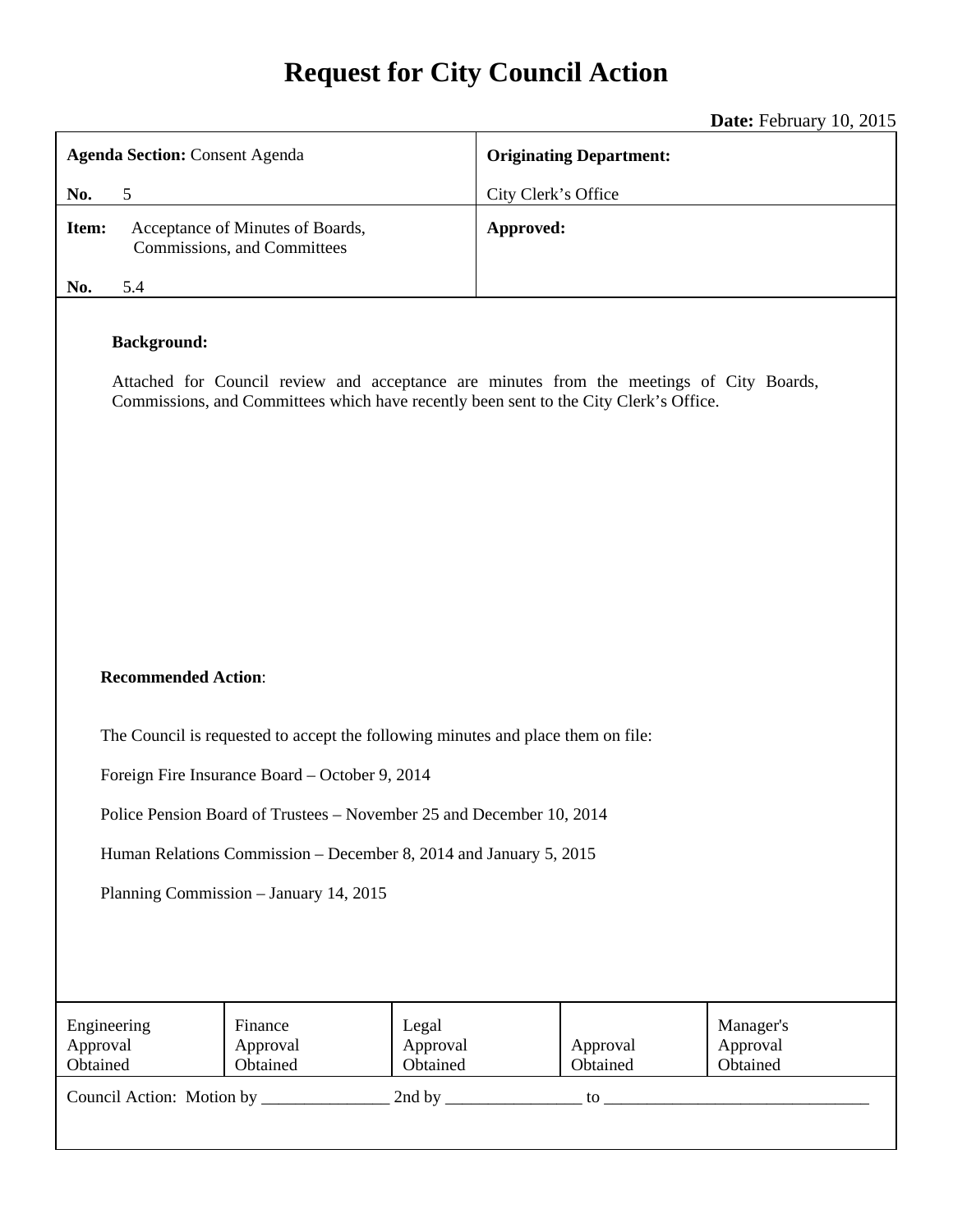## **CITY OF CARBONDALE, ILLINOIS FOREIGN FIRE INSURANCE BOARD**

## **MEETING MINUTES 5:00 PM, OCTOBER 9TH, 2014 FIRE STATION #1, 600 E. COLLEGE**

**PRESENT:** CHIEF JOHN MICHALESKO, KEVIN MILLER, D.W. PRESLEY, WESLEY CLEMMONS, DYLAN FAIRFIELD, SEAN SHERWOOD **ABSENT:** RON STOLZ **GUESTS**: Mark Dallas, Lisa Gill, Jeff Davis

## **CALL TO ORDER**

Meeting was called to order at 5:00 PM.

## **MINUTES OF PREVIOUS MEETING**

Motion was made by Sherwood to approve the minutes of the meeting on August 14, 2014, Miller seconds and all in favor.

## **TREASURER'S REPORT**

THE CURRENT BALANCE WAS \$42,120.74 WITH OUTSTANDING EXPENDITURES TOTALING \$4,533.94, LEAVING AN AVAILABLE BALANCE OF \$37,586.80. OUTSTANDING EXPENDITURES INCLUDED BODY SOLID SERIES 7 GYM (\$3,149.00), CURL BAR AND FITNESS GEAR WEIGHT SET (\$250.00), SIX LIBMAN 22 INCH FLOOR SQUEEGEES (\$134.94), AND A CONCEPT 2 ROW MACHINE (\$1000.00). FAIRFIELD MOTIONS TO APPROVE THE TREASURER'S REPORT, MICHALEKSO SECONDS AND ALL IN FAVOR.

#### **UNFINISHED BUSINESS**

The decision was made to go ahead and purchase the approved row machine, since extra room would be available by getting rid of the broken stationary bike at station 2. Discussion continued on purchasing a rock climbing pull up bar. Motion was made by Presley to purchase one for \$69.37, second by Fairfield. Michalesko opposes, all the rest in favor, motion passes.

## **NEW BUSINESS**

Motion was made by Michalesko to purchase one rope rescue, three trench rescue, and three USAR structural collapse field guides for placement on front run apparatus. Fairfield seconds and all in favor. Motion was made by Presley to purchase a scanner for station 1 to replace the one that moved to station 2 for \$99.99. Fairfield seconds and all in favor. Presley made a motion to purchase a 2 ½ to 1 ½ reduction appliance for the direct tank fill on engine 4 for \$51.42, Sherwood seconds and all in favor. Motion was made by Michalesko to purchase a stereo for the weight room at station 1 for \$139.03, Presley seconds and all in favor. Fairfield makes a motion to purchase three pump can harnesses, three iron straps, and three slings for the irons totaling \$325.00. Michalesko seconds and all in favor. Motion was made by Michalesko to purchase kitchen supplies not to exceed \$175.00, Presley seconds and all in favor. Discussion was made about purchasing wardrobes for the bedroom at station 1. Stiles had been contacted, but a quote had not been received. Discussion was made about the accountability of Knox box keys. A suggestion was made to purchase Knox accountability boxes for apparatus. Miller made a motion to purchase 10 units totaling \$5,875.00, Sherwood seconds and all in favor. A request had been submitted to purchase a weight bench until the universal gym could be purchased. The board decided not to purchase it since one had already been purchased. A moving company is going to move the shed at the old station, so one does not need to be purchased. Discussion was made about possibly purchasing a new Sparky costume in the future, as the current costume is becoming worn. It was decided to table the item. Michalesko made a motion to purchase the Southern Illinoisan paper for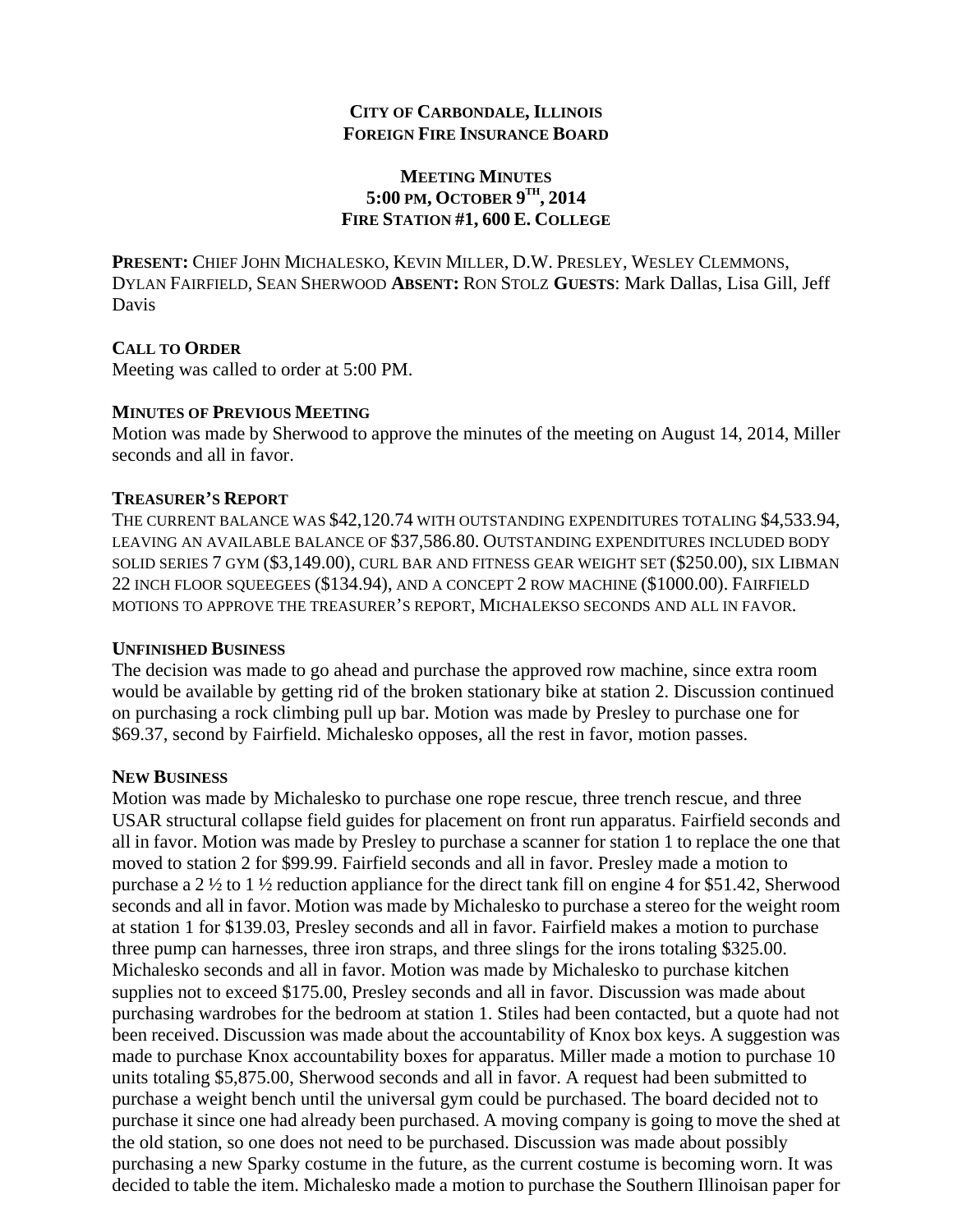a year for both stations totaling \$450.00. Fairfield seconds and all in favor.

## **Guest Comments and Questions**

The guests present stated that the foreign fire board is classified as a special revenue find, as such all expenditures need to be given to the city as part of a city wide audit. From here on the treasurer will provide the city with a list of all expenditures after meetings have taken place.

## **ANNOUNCEMENTS AND ADJOURNMENT**

The next meeting was to be held on December  $11<sup>th</sup>$ , 2014. Motion was made to adjourn by Michalesko, Fairfield seconds and all in favor at 6:30 PM.

Dylan Fairfield, Secretary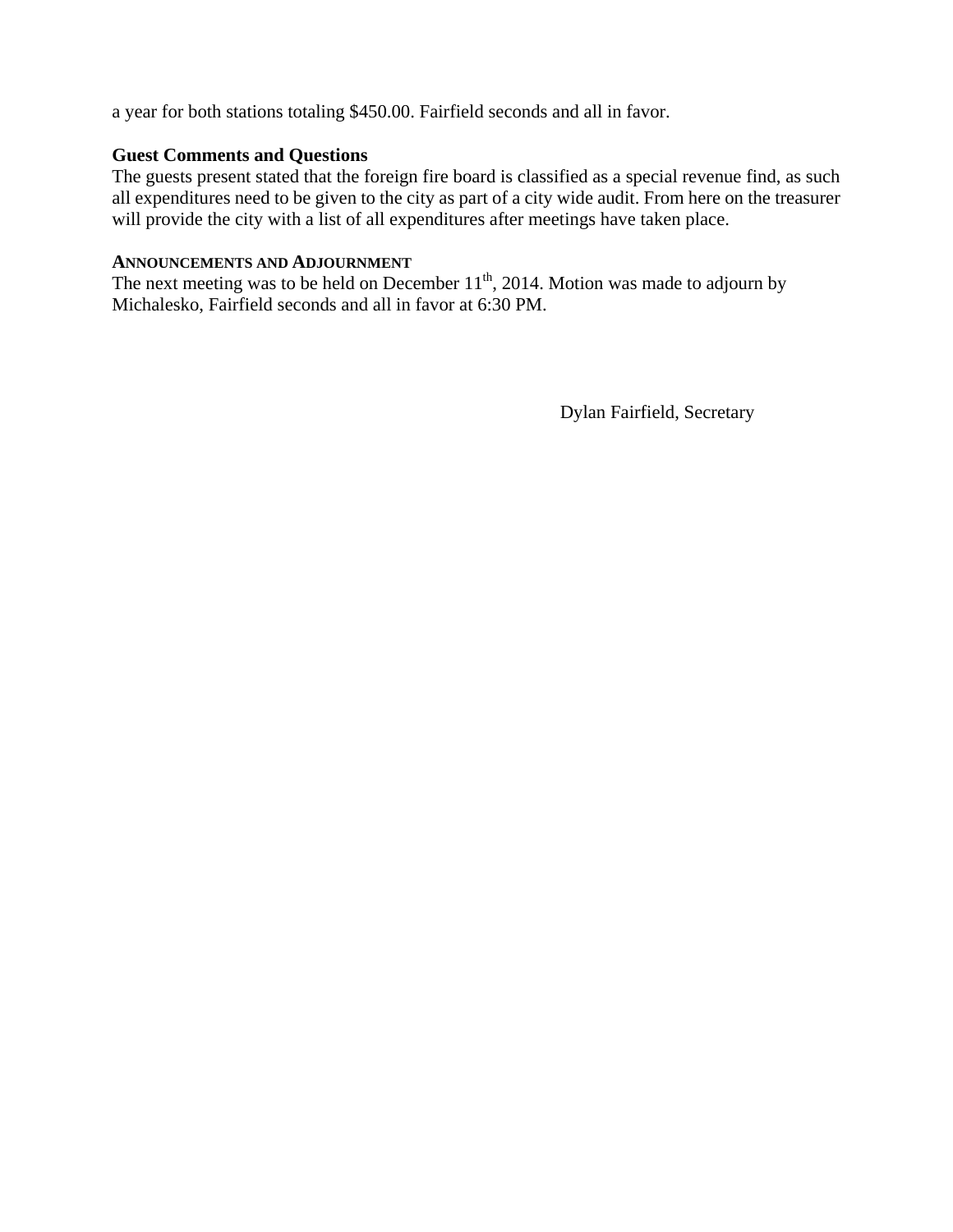## *CITY OF CARBONDALE POLICE PENSION BOARD OF TRUSTEES MINUTES OF NOVEMBER 25, 2014 PRESENTED DECEMBER 16, 2014*

*Call to Order*: Meeting called to order by Goddard at 1:30 p.m.

*Members Present***:** Mark Goddard, Paul Echols, Don Ursini *Guests:* Becky Applegate, Christal O'Guinn, Scott Hendricks, Patrick Donnelly *Absent*: Tony Williams, Don Priddy

#### *Minutes of Previous Meeting*:

Motion made to accept the Minutes of October 28, 2014. (Echols) $(2<sup>nd</sup>Ursini)$  Motion carried.

#### *Treasurer's Report:*

Treasurer's Report was reviewed. Motion made to accept the Treasurer's Report (Goddard)(2<sup>nd</sup> Echols). Motion carried.

#### *Unfinished Old Business*:

Verify that the disability medical re-exams have been completed. Call doctor office to receive reports and bills.

#### *New Business:*

Motion to accept the recommendation to terminate Thornburg International and move ½ the allocations from that to First Eagle Oversees and the other ½ Vanguard International ATF. (Goddard)(2nd Echols) Roll call vote: Goddard, aye; Echols, aye; Ursini, aye. Motion carried.

Motion to move \$800,000 from cash to International Equity. (Goddard)(2<sup>nd</sup> Echols) Roll call vote: Goddard, aye; Echols, aye; Ursini, aye. Motion carried.

Motion to move \$200,000 to Emerging Markets. (Goddard)(2<sup>nd</sup> Ursini) Roll call vote: Goddard, aye; Echols, aye; Ursini, aye. Motion carried.

Patrick will review investment policy with the Board at the next meeting.

Special meeting set for December 11 @ 1:30 – Agenda item will be to review amendments to Rules and Regulations. Next regular meeting will be December 16 @ 1:30.

#### *Open Floor Comments*: None

Motion to adjourn. (Echols) (2<sup>nd</sup> Ursini) Motion carried.

Respectfully Submitted,

Anthony Williams Carbondale Police Pension Board Secretary

AW/clo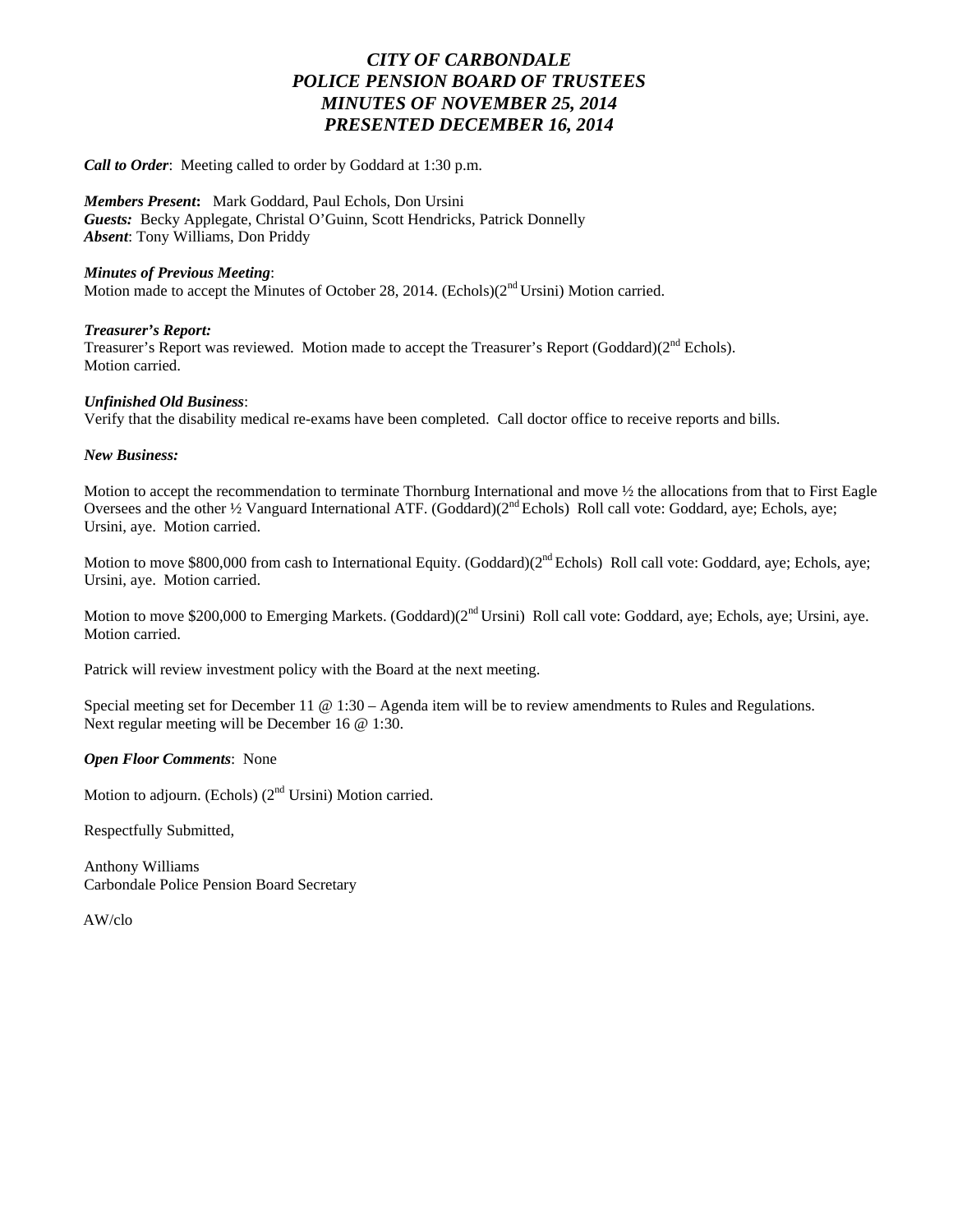## *CITY OF CARBONDALE POLICE PENSION BOARD OF TRUSTEES MINUTES OF SPECIAL MEETING OF DECEMBER 10, 2014 PRESENTED DECEMBER 16, 2014*

*Call to Order*: Meeting called to order by Goddard at 1:30 p.m.

*Members Present***:** Mark Goddard, Paul Echols, Don Ursini, Don Priddy *Guests:* Becky Applegate, Christal O'Guinn, Scott Hendricks, Mike Kimmel *Absent*: Tony Williams

#### *New Business:*

Review amendments to Rules and Regulations, specifically Guidelines for the Medical Examination for Disability Applications and Annual Medical Examinations. Next regular meeting will be December 16 @ 1:30.

*Open Floor Comments*: None

Motion to adjourn. (Echols) (2<sup>nd</sup> Priddy) Motion carried.

Respectfully Submitted,

Anthony Williams Carbondale Police Pension Board Secretary

AW/clo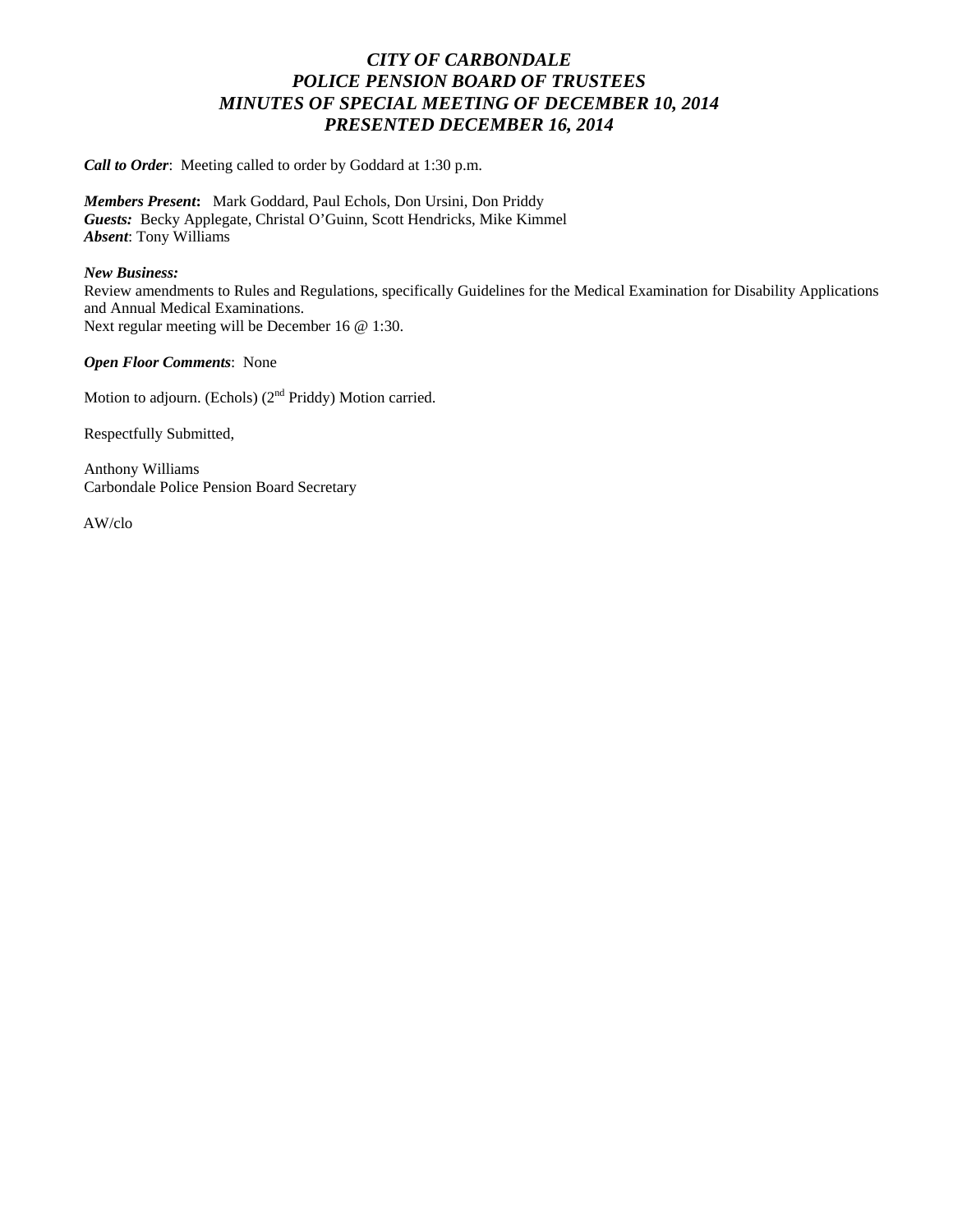

## **Carbondale Human Relations Commission**

 Minutes – December 8, 2014 Carbondale Civic Center ~ 6:00 p.m.

**Commissioners Present:** Lauren Bonner, Peg Falcone, Jerrold Hennrich, Eric McMillan, Faith Miller, Joshua Phillips, Kareem Shariati, Dora Weaver

**Commissioners Excused**: Joseph Brown

**Commissioners Absent**:

**Study Circle Staff Present:** Sarah Heyer

**Guests Present:** Rosie Dorsey, Cathy Field, Molly Parker, Elius Reed

**Staff Present**: Deborah McCoy

## **CALL TO ORDER**

The meeting was called to order by Chair Hennrich at 6:00 p.m.

Chair Hennrich asked Commissioner Josh Phillips to introduce himself. He indicated that he was interested in homelessness and panhandling and thought he might have something to contribute to the Commission from that perspective. Commissioner Phillips worked at Good Samaritan during the summers for several years. Chair Hennrich encouraged Commissioner Phillips to review the material in the binder to become familiar with the HRC.

\_\_\_\_\_\_\_\_\_\_\_\_\_\_\_\_\_\_\_\_\_\_\_\_\_\_\_\_\_\_\_\_\_\_\_\_\_\_\_\_\_\_\_\_\_\_\_\_\_\_\_\_\_\_\_\_\_\_\_\_\_\_\_\_\_\_\_\_\_\_\_\_\_\_\_\_\_\_\_\_\_\_\_\_\_\_\_\_\_\_

## **MINUTES**

Motion was made by Commissioner Miller and seconded by Commissioner McMillan to approve the minutes of the November 3, 2014 meeting. Motion carried.

## **ANNOUNCEMENTS**

| December 9, 2014 | "Die In" to be held at the Student Center to protest Michael Brown and Eric Gardner<br>shootings at 12 o'clock noon. |
|------------------|----------------------------------------------------------------------------------------------------------------------|
|                  | December 11, 2014 SIU Board of Trustees Meeting – SIUC Student Center, 10:00 a.m.                                    |
|                  | December 16, 2014 State of the City Address, Carbondale Civic Center, 11:30 a.m.                                     |
|                  | December 18, 2014 Brightfield Follow-Up Meeting, Eurma C. Hayes Center, 7:00 p.m.                                    |
|                  |                                                                                                                      |

## **PUBLIC COMMENTS**

Mr. Reed reported on articles he had retrieved from the internet regarding the Pravin Varughese incident.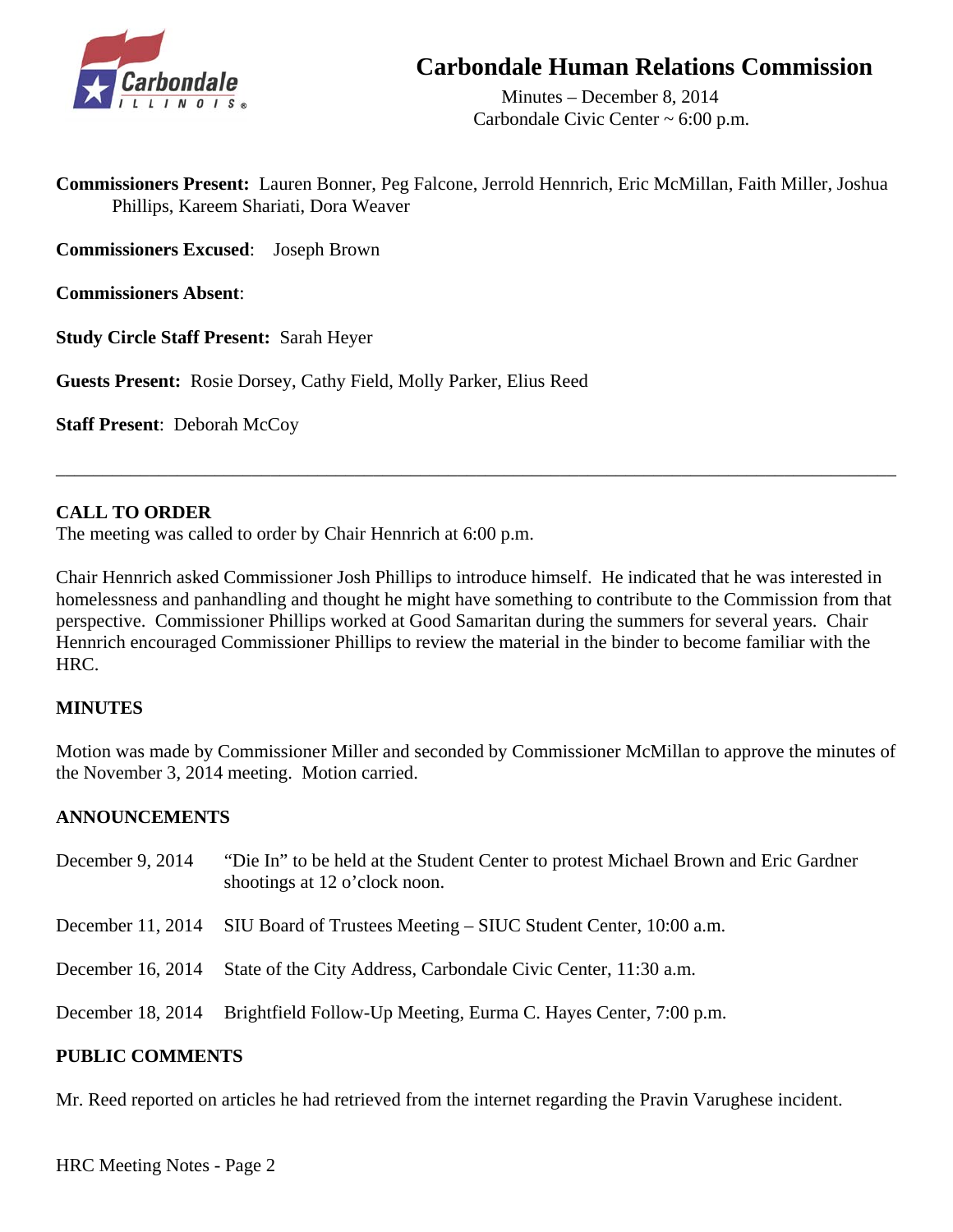## **STUDY CIRCLES REPORT**

Commissioner McMillan reported that the annual Neighborhood Alliance Meeting will be held on January 17, 2015, from 9:30 am to12:00 noon, at First Methodist Church. Refreshments will be served from 9:30 to 10:00, followed by agency/organization brief presentations. City Council and Mayoral candidates will be introduced at noon, but will not be presenting. Chair Hennrich will speak on behalf of the HRC. Soup and chili will be served following the meeting.

The Neighborhood Group discussed zoning matters and special use permits, and expressed concern that rules that impact all seem to be written for the benefit of one business/owner.

## **NON-VIOLENT CARBONDALE PROJECT**

Commissioner Shariati reported that the NVCP is pulling together a group called the Sparrows. The group is organized to develop a resource list of the various services offered by nonprofit agencies and organizations for people in need, including the hungry and homeless. The filming of the Civic Soul television series, coordinated by the SIUC School of Journalism, is in progress. The project consists of two phases. Phase I included bringing in speakers who articulated the concerns of the Racial Justice Coalition such as Dr. Ella Lacey and Ms. Cathy Field. Phase II involves bringing together those and other individuals to have a discussion in the studio. The series is scheduled to be aired in the spring. Dr. Peter Lemish and Ms. Diane Sussman are contacts for the NVCP.

## **OLD BUSINESS**

## Law Enforcement Reports:

Chair Hennrich indicated that he would draft a letter requesting information. Mr. Reed commented that a form to submit a request for information is available in the City Clerk's Office. Commissioner McMillan indicated that he recalled Interim Chief Grubbs reporting that he and other IT representatives would be attending training the first part of this month, and the new system would be up and running the end of January or first part of February. Commissioner McMillan stated that the information regarding complaints and actions taken should not require the new computer system. Commissioner McMillan commented that the Professional Standards contain the complaint procedure. Chair Hennrich stated that he had spoken with Interim Chief Grubbs who indicated that his intent is to speak with those filing complaints and inform them of the findings. Commissioner Weaver stated that a separate entity should investigate complaints and not the Police Department. Chair Hennrich commented that he agreed that there should be independent oversight of the Police Department. Commissioner McMillan stated that these kinds of issues should be brought to the attention of Police Chief candidates. Commissioner Bonner suggested that a proposal be developed to send to City Council. Chair Hennrich commented that an advisory committee be formed to study other communities to see what they are doing. Commissioner McMillan reminded Commissioners that the public are customers and there should be concern about the service they are receiving. Chair Hennrich commented that police pensions account for a large portion of the budget and taxes in this town. There is a large presence of law enforcement in this small community considering the City, SIU, and Jackson County departments.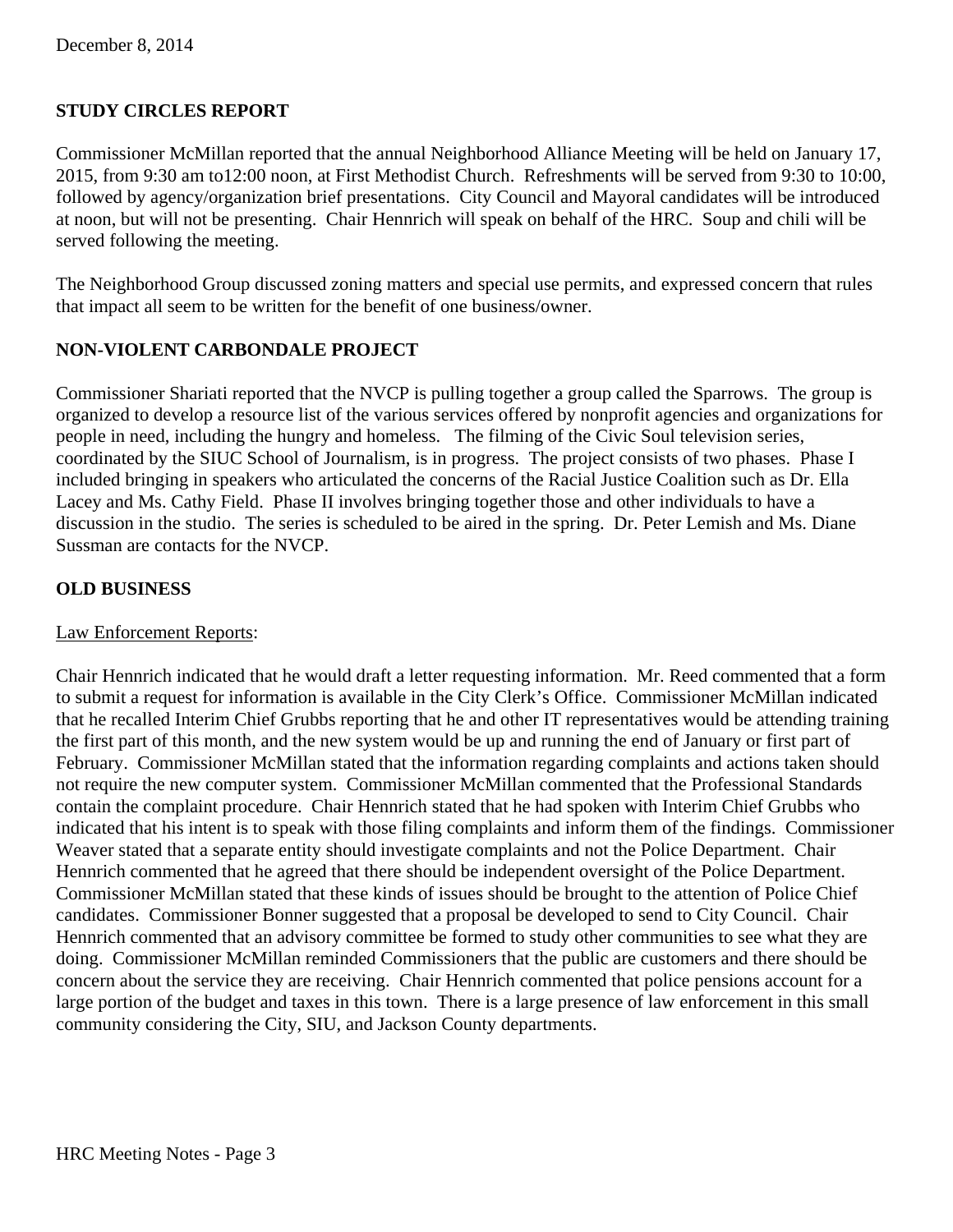#### December 8, 2014

## HRC Responsibilities, Role, Charges

Education Campaign Committee: Chair Hennrich spoke about the need to educate the public on their rights where the police are concerned. He stated that a class or seminar could be coordinated through the SIU Law School. Commissioner Miller asked about the tone and focus of the Education Committee. She reminded Commissioners of the request by Mrs. Nesbitt and others, under the former Police Chief's tenure some time ago, to provide information and/or training on citizen rights. Commissioner Miller encouraged the HRC to be more proactive in addressing these concerns.

Discussion took place regarding Carbondale Police Officers in the elementary schools. Ms. Field indicated that the Racial Justice Coalition discussed that topic at their last meeting, and the question was how does it benefit the kids? How does building relationships with the children help? Ms. Heyer said she went through the Academy and she is more afraid of the police now because all that's being looked for is compliance. Commissioner Miller stated that she went through the class and did not come away with that understanding. If an individual was a law-abiding citizen, there was no reason for concern. Under current circumstances, there is cause for concern. Mr. Reed commented that it was his understanding that some students are informing the Police about what's going on with drugs in their households or neighborhoods.

Commissioner McMillan reminded Commissioners of the information he presented previously on the concept of trust. He indicated that there needs to be discussion on trust, community policing, and what is expected of police. Chair Hennrich stated that the Police Department realizes that changes need to be made to improve the relationship with the community, and are making some changes. Commissioner Shariati commented that he feels Interim Chief Grubbs is clearly making an effort to address some of the issues that have been brought to his attention.

a) HRC Web Page: Commissioner Falcone reported that all Commissioners and comments are included. No feedback has been received to include additional information. Commissioner Shariati commented that he has been working to pull together a listing of agencies/organizations and is getting to know what agencies/organizations are relevant to the HRC mission and should be included on the website.

#### Community Discussions

 Public Forum on Policing in Carbondale: Chair Hennrich commented that the Commission decided to sponsor a forum later in the spring. The Racial Justice Coalition is requesting to know what they can do to help in the search for a new Police Chief. Commissioner Falcone stated that she has been thinking about the search process and questions that should be asked. Motion was made by Commissioner Falcone and seconded by Commissioner Shariati for Commissioner Falcone to draft a letter to the City Council, with a copy to the City Manager, outlining recommendations regarding the hiring of a police chief, with the final letter being forwarded on behalf of the HRC by Chair Hennrich. Motion carried.

Racial Justice Coalition: No report.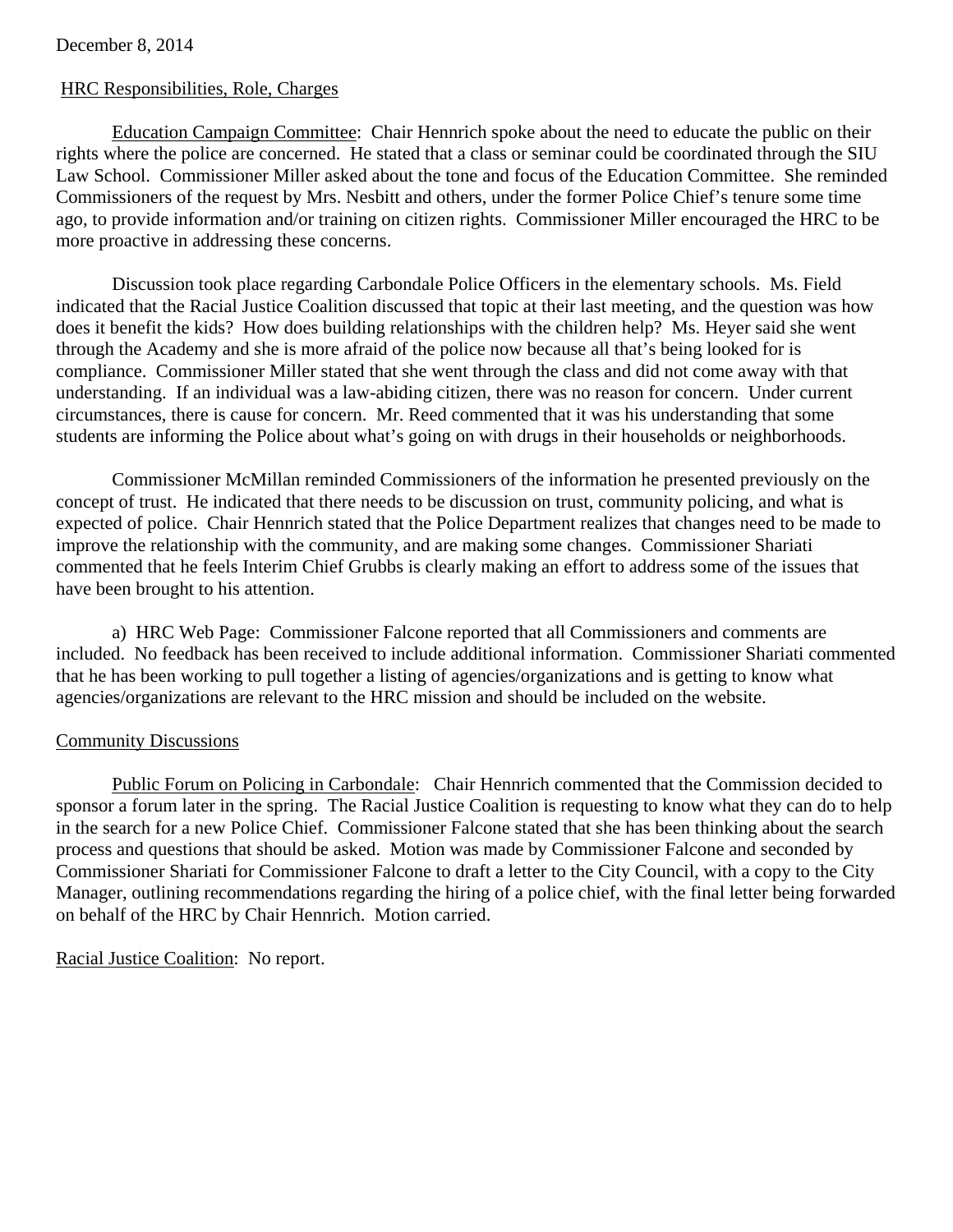HRC Meeting Notes – Page 4 December 8, 2014

## **NEW BUSINESS**

None

**NEXT MEETING:** January 5, 2015, 5:00 p.m.

## **ADJOURNMENT**

There being no further business, motion was made by to adjourn at 7:50 p.m.

Recorded by Deborah McCoy \_\_\_\_\_\_\_\_\_\_\_\_\_\_\_\_\_\_\_\_\_\_\_\_\_\_\_\_\_\_\_\_\_\_\_\_\_\_\_\_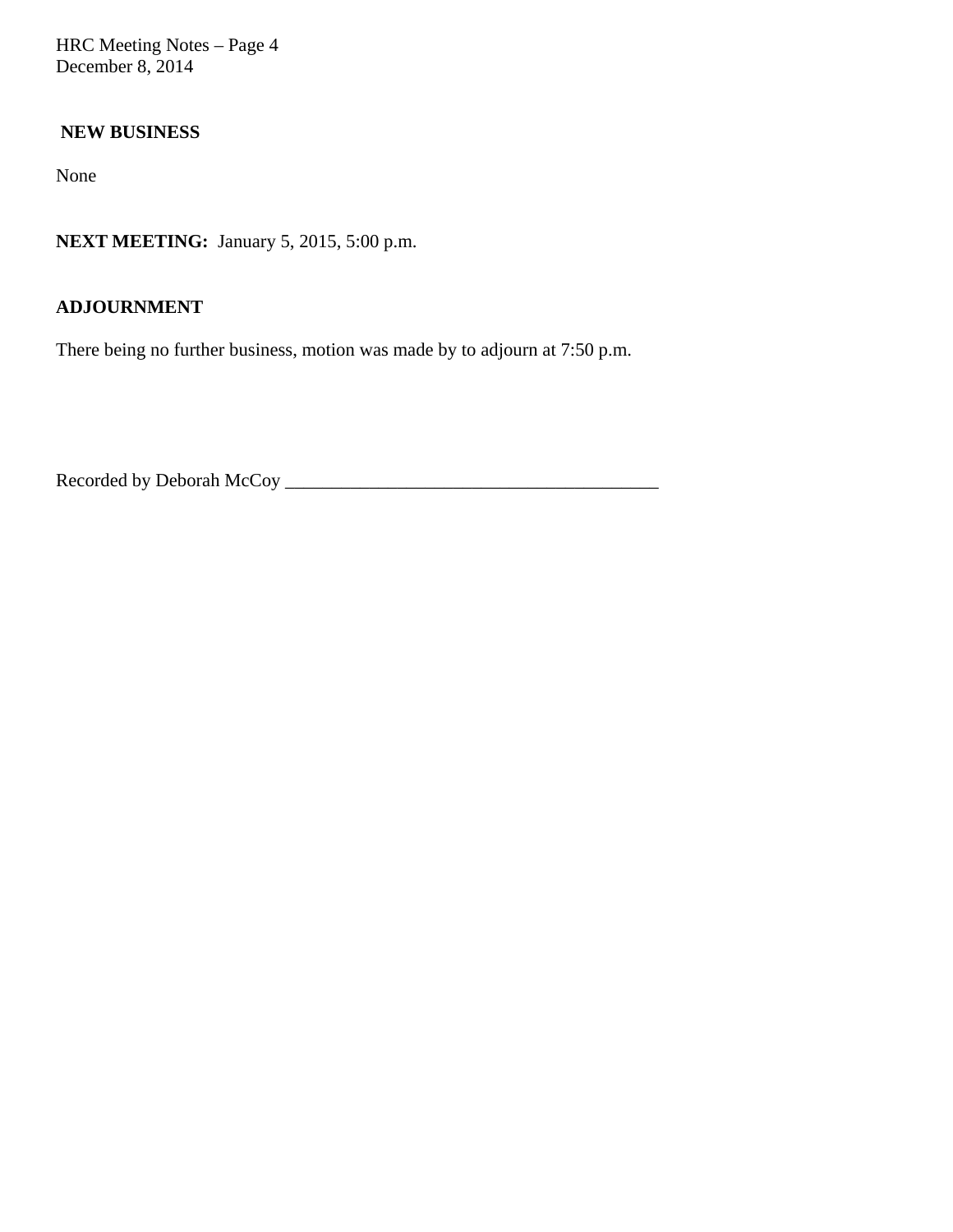

## **Carbondale Human Relations Commission**

 Minutes – January 5, 2015 Carbondale Civic Center ~ 5:00 p.m.

**Commissioners Present:** Lauren Bonner, Joseph Brown, Peg Falcone, Jerrold Hennrich, Eric McMillan, Faith Miller, Joshua Phillips, Kareem Shariati

**Commissioners Excused**: Dora Weaver

**Commissioners Absent**:

**Study Circle Staff Present:** Sarah Heyer

**Guests Present:** Cathy Field, Rev. Sonja Ingebritsen, Molly Parker, Maverick Petrowich, Elius Reed

**Staff Present**: Deborah McCoy, Interim Police Chief Grubbs

## **CALL TO ORDER**

The meeting was called to order by Vice Chair Brown at 5:07 p.m. Maverick Petrowich, a senior at Carbondale Community High School, introduced himself and indicated that he was attending the meeting in response to a class assignment.

\_\_\_\_\_\_\_\_\_\_\_\_\_\_\_\_\_\_\_\_\_\_\_\_\_\_\_\_\_\_\_\_\_\_\_\_\_\_\_\_\_\_\_\_\_\_\_\_\_\_\_\_\_\_\_\_\_\_\_\_\_\_\_\_\_\_\_\_\_\_\_\_\_\_\_\_\_\_\_\_\_\_\_\_\_\_\_\_\_\_

## **MINUTES**

Motion was made by Commissioner McMillan and seconded by Commissioner Bonner to approve the minutes of the December 8, 2014 meeting. Motion carried.

## **ANNOUNCEMENTS**

| January 17, 2015 | Neighborhood Alliance Meeting, First Methodist Church, 9:30 a.m.                                                                                |
|------------------|-------------------------------------------------------------------------------------------------------------------------------------------------|
| January 18, 2015 | MLK Community Program – Carbondale Civic Center, 3:00 p.m.                                                                                      |
| January 19, 2015 | MLK Breakfast – SIU Student Center Ballroom, 8:00 am breakfast and 9:00 am<br>Program. Dr. Randy Dunn will be the guest speaker. Tickets - \$5. |
| January 23, 2015 | "Were You There" – Meditation on lynching yesterday and today. The Voices of<br>Inspiration and Rev. Stephen Robinson will be participating.    |

## **PUBLIC COMMENTS**

Mr. Reed commented on a 12/27/2014 newspaper article indicating that some arrests had been made in the shooting deaths of Brooklyn, New York Police Officers Ramos and Liu. He stated that it appears that copy cats have moved from school shootings to threatening and shooting police officers. Mr. Reed mentioned the latest protest in Ferguson where protestors and others were out in the cold rain during the holidays.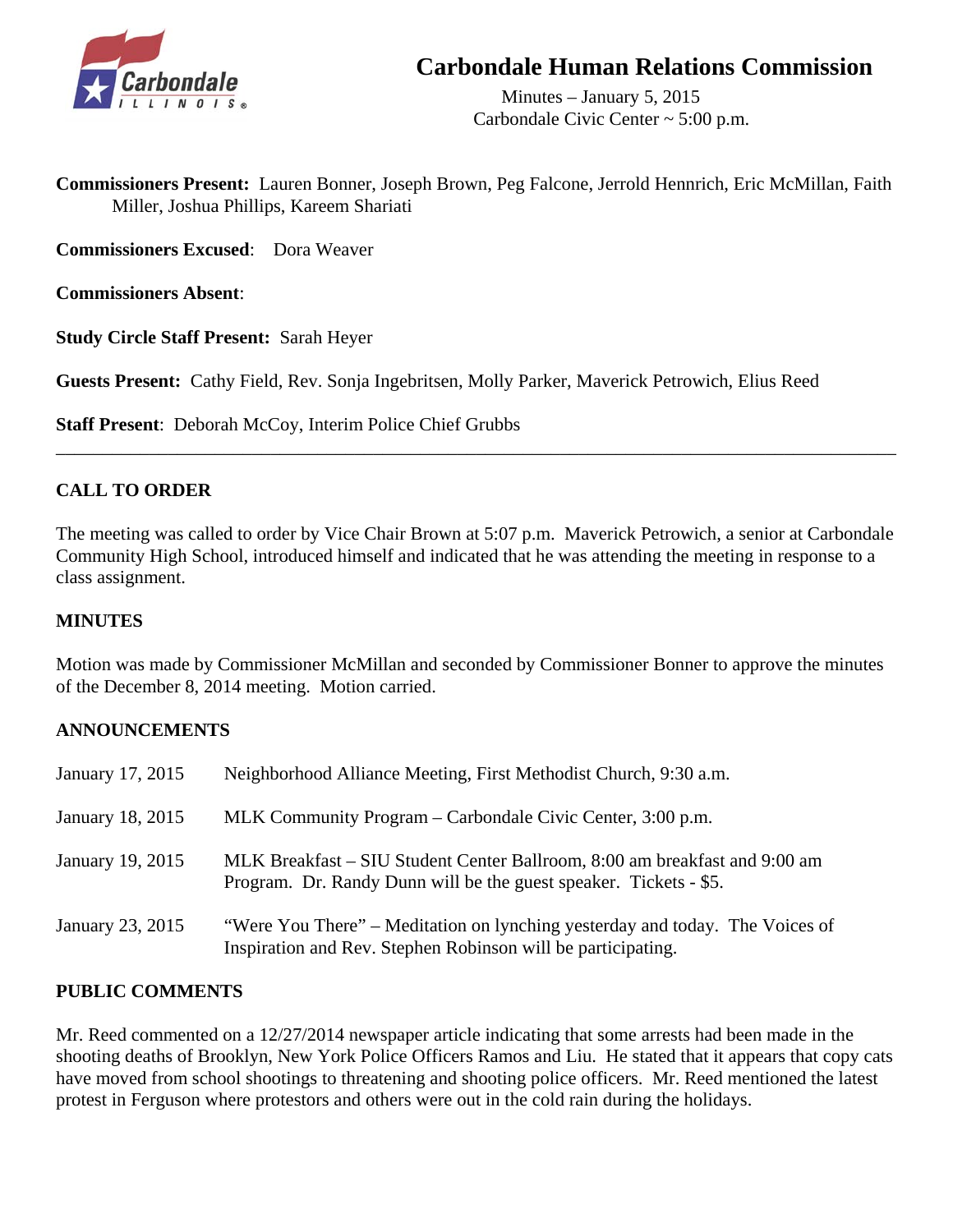## **STUDY CIRCLES REPORT**

Coordinator Heyer reminded Commissioners of the annual Neighborhood Alliance Meeting to be held on January 17, 2015, from 9:30 am to12:00 noon, at First Methodist Church. Refreshments will be served from 9:30 to 10:00, followed by agency/organization brief presentations. City Council and Mayoral candidates will be introduced at noon, but will not be presenting. Mayor Monty and President Dunn will be introduced at the beginning.

Coordinator Heyer spoke about the study circle groups that discussed police and community working together in 2005. Study Circles has a new name and is now called Everyday Democracy.

## **NON-VIOLENT CARBONDALE PROJECT**

NVCP will be meeting on Friday, January 9, 2015, 9:00 a.m. at the Carbondale Public Library.

The Peace Coalition is looking at inviting Rev. John Dear to speak about Non-Violence. He is a former Jesuit priest who was in charge of the Fellowship of Reconciliation.

Commissioner Shariati spoke on an incident that was brought to his attention, through NVCP by a local CPA, involving two young women who were ticketed for jaywalking at the end of October 2014. One of the young ladies was struck by a vehicle as they crossed the intersection of West Main and Sycamore. The driver was inexperienced and had a great advocate in her mother. When the driver saw the light changing, she began accelerating rather than waiting for the green light. The two young ladies wore head coverings, similar to those worn by individuals who are Muslim or Arab, and were in the crosswalk of the intersection. The young lady who was hit was from Ontario, Canada, and did not seek medical assistance as she did not have health insurance in this country. The other young lady was a U.S. citizen from New York. The responding officer (thought to be Officer Stein), was not going to write the young ladies tickets, but was instructed to do so by his dayshift supervisor. The ticket given to the young lady from New York incorrectly indicated that she was from Ontario, Canada. The young lady from Canada was concerned that she would be found guilty, being a noncitizen who was only visiting for a short period of time. The young ladies had two court appearances and were found not guilty. The young lady from Ontario was only here for a semester and has returned home. The U.S. citizen went home and will return to Carbondale at the end of the month. Interim Chief Grubbs stated that he was unaware of the situation and would follow-up on the matter.

## **OLD BUSINESS**

## Law Enforcement Reports:

Interim Chief Grubbs reported that he attended training for the new system in St. Louis along with the City's IT department. System-wide training is scheduled for the Police Department at the end of the month. A tentative go-live date is projected for some time in February. Commissioner Miller asked whether the system would be current and not outdated by the time it is up and running. Interim Chief Grubbs indicated the system is being configured in a manner in which it would be able to retrieve data related to person's age, race, sex, etc. The system will help with going paperless, although it is not possible to be totally paperless. Being able to transmit documents and information electronically with the States Attorney's Office, SIU Police, Murphysboro Police and the Jackson County Sheriff's Office will help with efficiency of operations.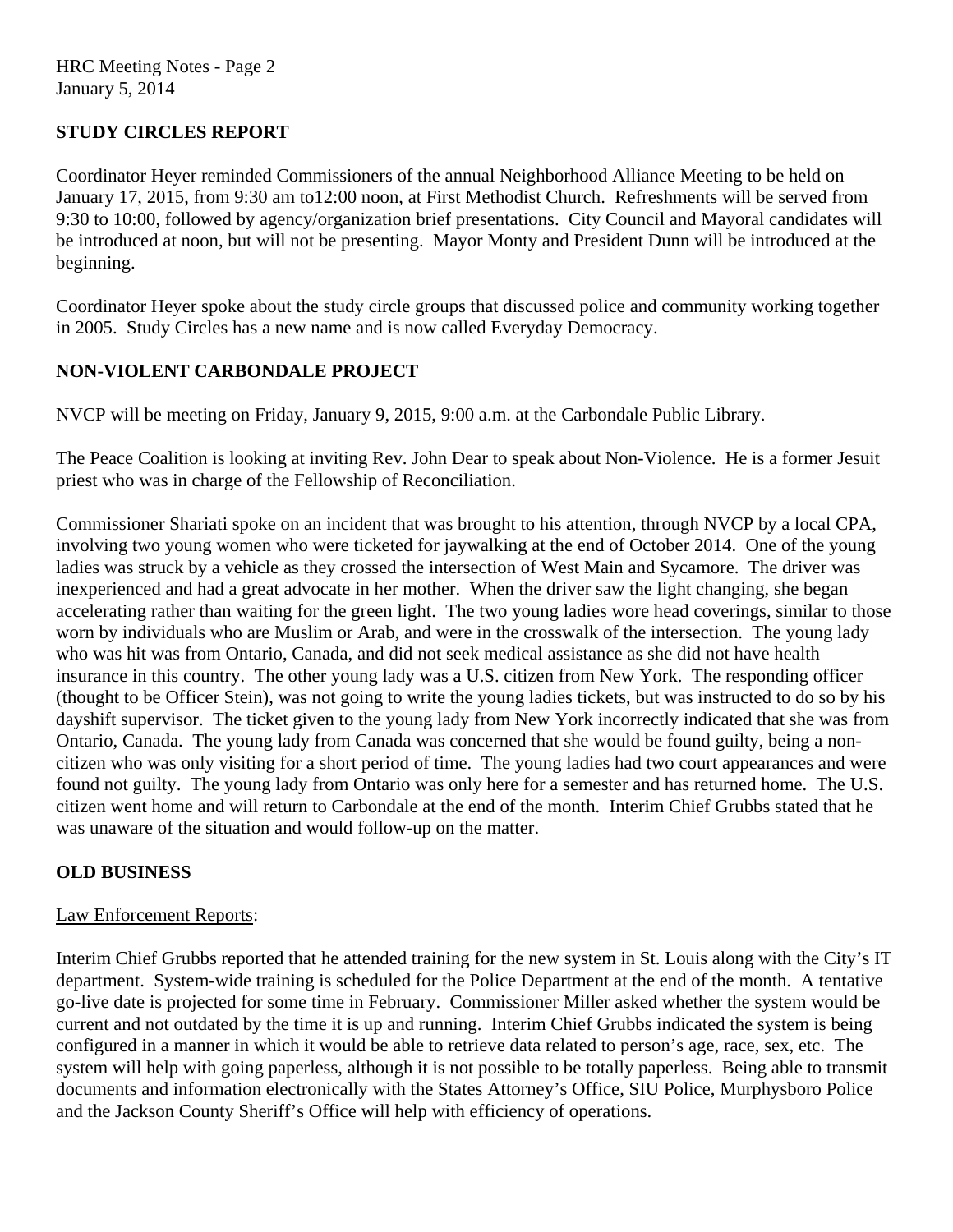HRC Meeting Notes - Page 3 January 5, 2015

The Community Resource Officer position has been re-established in the Police Department, and Officer Randy Mathis is once again serving in that capacity.

The Michael Brown demonstration that occurred in Carbondale was peaceful as Interim Chief Grubbs expected. Interim Chief Grubbs was present and tried to attend quietly and not be a distraction or become part of the storyline. He wanted to respectfully show compassion and concern for the thoughts and views of the people who were there in support of the cause. He extended appreciation to individuals he reached out to for assistance including Pastors Christopher Swims, Darryl Cox, Sándor Paull, and others.

Commissioner Shariati commented on the patrol officers who, years ago, were assigned to a particular part of the community, and asked how that would take away from patrol now. Interim Chief Grubbs stated that calls for service impact some of the ability to return to district assignments. Currently, the Department is young and it is important that they learn to work throughout the community. Assigning districts on a permanent basis is something that will be revisited in the future as young officers gain experience.

## HRC Responsibilities, Role, Charges

Agenda Restructuring: Commissioner Falcone encouraged Commissioners to submit any feedback regarding the agenda to her. Commissioner Miller called attention to the part of the Agenda where information is to be forwarded to the City Council and that bolded items should be the focus of the Agenda. Commissioner Falcone commented that restructuring the Agenda would be in line with the By-Laws and also structures the idea of making recommendations to the City Council. Restructuring the Agenda will be discussed and decided at the February meeting.

Vacancies: Ms. McCoy reported that Mayor Monty has spoken with Ms. Diane Hood (recommended by former Commissioner Les O'Dell as the business representative to the HRC). Ms. Hood is not able to serve on the HRC at this time. The Mayor is also working on recruiting another SIU student representative and hopes to have someone identified shortly after the semester begins. Anyone interested in serving on the HRC should contact the Mayor.

## Education Campaign Committee: No report from the committee.

Mr. Reed spoke about police officers in the school and reported that the Carbondale Branch NAACP voted to write a letter to Superintendent Shimshak and Interim Chief Grubbs regarding their concerns. Interim Chief Grubbs indicated that he received the letter last Tuesday or Wednesday. He has reached out to Mr. Dorsey to try to schedule a meeting with the NAACP Board. Interim Chief Grubbs stated that the program has zero to do with trying to get information from the children in the schools. Commissioner Phillips asked whether the Police Department is required to be involved with the school as part of a grant or other project. Ms. Field responded that what she recalls is that Interim Chief Grubbs indicated that the program was being done as a gesture of good will.

a) HRC Web Page: Commissioner Falcone stated that the meeting time had not been changed and she would contact Network Specialist, Donna Butcher.

## Community Discussions

 Public Forum on Policing in Carbondale: Commissioner Falcone suggested that a joint meeting be held between representatives from various groups including the HRC, Racial Justice Coalition, and other groups to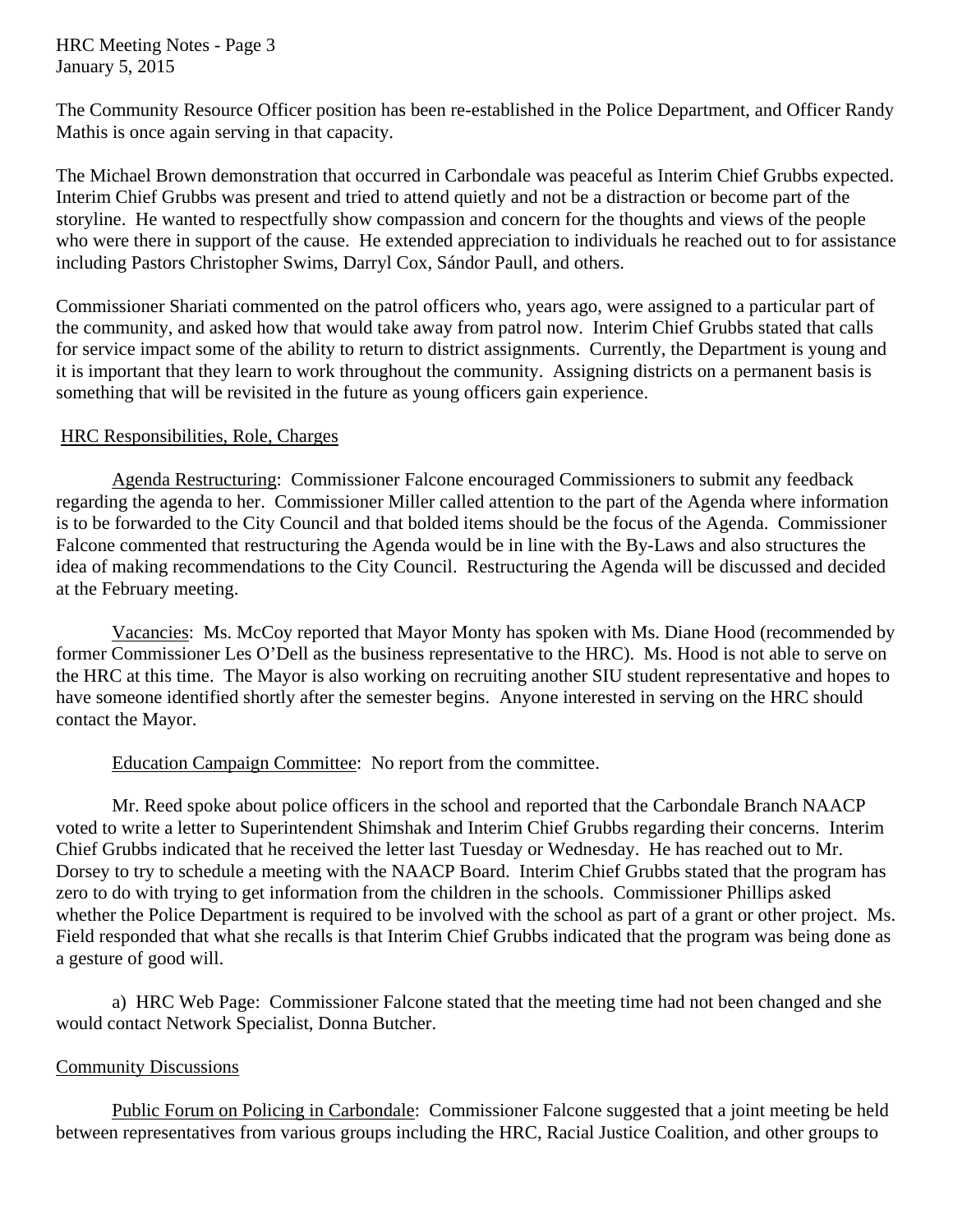plan the public forum on policing in Carbondale. Vice Chair Brown commented that he is not able to volunteer to serve on the committee, but is willing to help. Commissioners Miller and Falcone, Ms. Field, Coordinator Heyer, NAACP representative(s), and Pastor Swims were suggested as committee members. Commissioner McMillan commented that he felt the immediate issues should be dealt with first.

Racial Justice Coalition: Ms. Field reported that the Racial Justice Coalition has gone on record requesting the following: 1) police program in the schools be halted until a discussion can take place; 2) citizens/committees advising the City Manager on the identification of the next Police Chief be formed; and 3) discussion of the Koppers plant include both the solar panels and the history of environmental racism as opposed to the discussion going in two different directions. Vice Chair Brown will draft a letter in support of the Racial Justice Coalition's letter to the City and forward to HRC Commissioners for feedback. Rev. Ingebritsen commented that the Racial Justice Coalition has not received any response to the correspondence submitted to the City.

Reverend Kimana's visit is in the planning stages and scheduled for March 21, 2015. He will be speaking on how restorative justice looks in Rwanda and sharing stories. Rev. Kimana will be in Carbondale for a few days when he arrives and will visit John A. Logan College and the Newman Center, and deliver the message for Sunday morning services at the Church of the Good Shepherd. The next planning meeting for Rev. Kimana's visit will be held Tuesday, January 13, 2015, 6:30 p.m. Commissioner Weaver is part of that planning committee.

Mr. Reed stated that he asked City Manager, Kevin Baity, if any of the Koppers Plant was located in the City limits. The City Manager indicated about 1/3 or 2,000 acres was located in City limits. Ms. Field suggested that the City host a town hall meeting about the Koppers Plant rather than Brightfields and/or the EPA. Vice Chair Brown suggested that a letter be written in support of the letter sent from the Racial Justice Coalition.

## **NEW BUSINESS**

Chair Hennrich commented that Channel 3 news aired a story about a citizen group the City of Murphysboro established to accept police complaints as an option for citizens who feel uncomfortable submitting complaints to police about the police. Commissioner Shariati stated that he recalled there were two citizens from each ward represented on the citizen group. Chair Hennrich commented that this is something that might be considered for Carbondale, and he would research the group further and bring back more details.

**NEXT MEETING:** February 2, 2015, 5:00 p.m.

## **ADJOURNMENT**

Motion was made by Commissioner McMillan to adjourn. There being no further business, the meeting was adjourned at 7:00 p.m.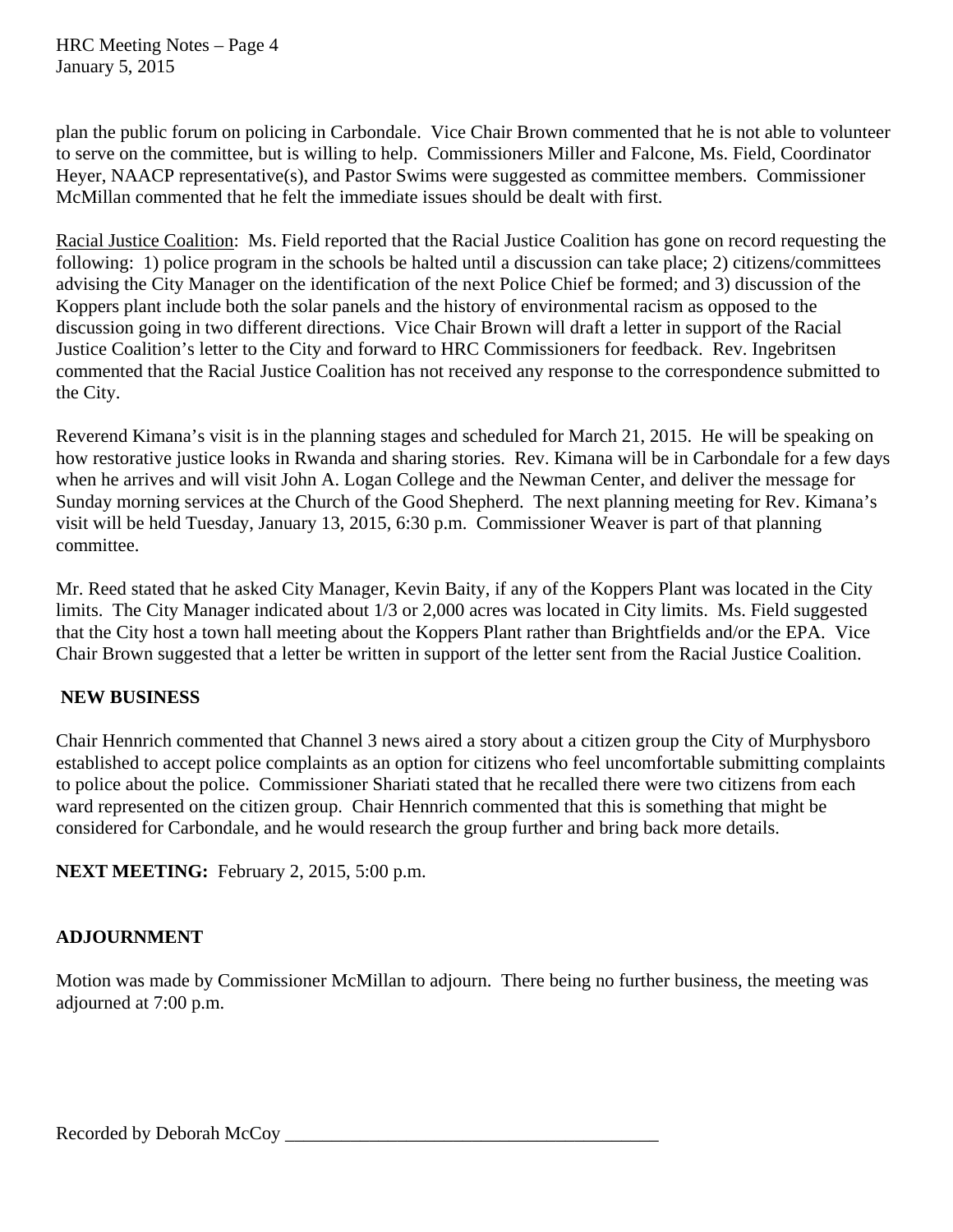

**MINUTES Carbondale Planning Commission Wednesday, January 14, 2015 Room 108, 6:00 p.m. City Hall/Civic Center**

Mr. Grant called the meeting to order at 6:00 p.m.

**Members Present:** Grant, Loos, Anz, Field, Kang, Lilly and Bradshaw (ex-officio)

**Members Absent:** Barke, Schachel and Love

**Staff Present:** Wallace

## **1. Approval of Minutes:**

Mr. Loos moved, seconded by Mr. Love, to approve the minutes for December 17, 2014.

\_\_\_\_\_\_\_\_\_\_\_\_\_\_\_\_\_\_\_\_\_\_\_\_\_\_\_\_\_\_\_\_\_\_\_\_\_\_\_\_\_\_\_\_\_\_\_\_\_\_\_\_\_\_\_\_\_\_\_\_\_\_\_\_\_\_\_\_\_\_\_\_\_\_\_\_\_\_

The motion to approve the minutes passed on a unanimous voice vote.

## **2. Report of Officers, Committees, Communications**

None to Report

#### **3. Public Hearings**

None

## **4. Old Business**

None

#### **5. New Business**

**A.** Election of 2015 Officers

There was a general discussion about commission members and nominations for 2015.

Mr. Kang moved, seconded by Mr. Loos, to nominate Mr. Anz as Chair, Ms. Lilly as Vice Chair and Mr. Love as  $2^{nd}$  Vice Chair for the 2015 Planning Commission.

The motion was approved with a unanimous voice vote.